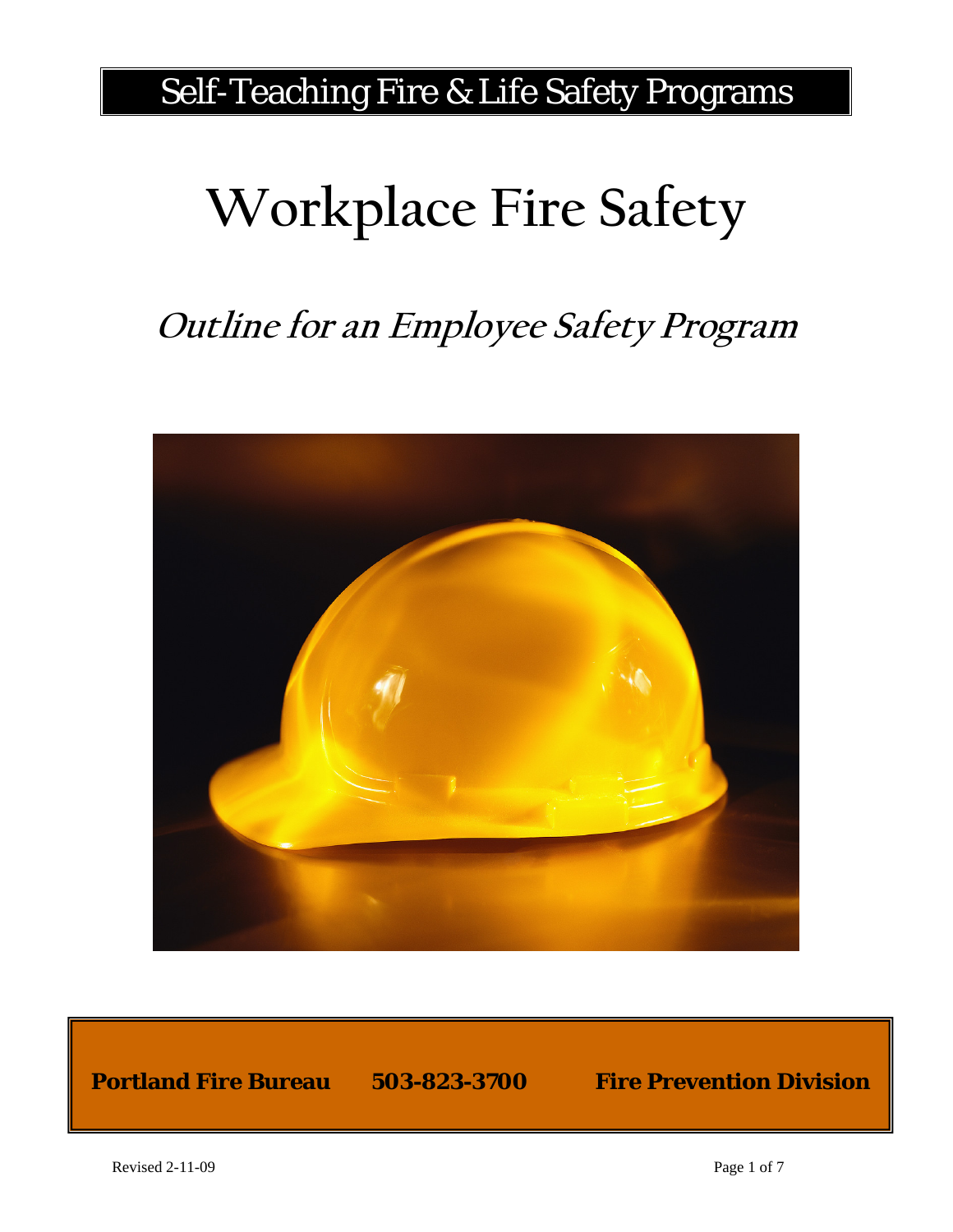# **Goals:**

To ensure that employees are knowledgeable in fire prevention and emergency response in the workplace.

## **Objectives:**

Businesses should:

- $\div$  1. Develop a fire and life safety emergency plan (see handout).
- $\div$  2. Provide training for all employees.

#### Employees should be able to:

- $\triangle$  Describe the emergency procedures for their facility, in case of fire.
- $\div$  Identify common fire hazards in the workplace and how to prevent them.
- $\triangleleft$  Identify special situations or individuals in the workplace that may require an emergency response different than the standard response; i.e., evacuating instructions for physically impaired persons.
- $\triangle$  Demonstrate how to correctly use a fire extinguisher.

#### Materials:

- $\triangle$  Developing your own fire and life safety emergency plan.
- Brochures (obtained from the Portland Fire Bureau), such as "Portable Fire Extinguishers" and "10 Tips for Fire Safety".
- Videos (checked out from the Portland Fire Bureau), such as "*Get out Alive*" and *Fire Extinguisher Safety*".

# **Lesson Outline**

Keeping the interest of staff members during fire safety training can be a challenge – especially when you are reviewing information which employees have received in the past. Involving employees in the program is a good way to maintain their interest, while increasing their knowledge level on fire and life safety. Also, try limiting the program to less than 60 minutes in length.

### **Getting Started:**

- $\triangleleft$  Review the employees' objectives.
- Make sure all employees have a copy of your facility's written fire and life safety emergency plan.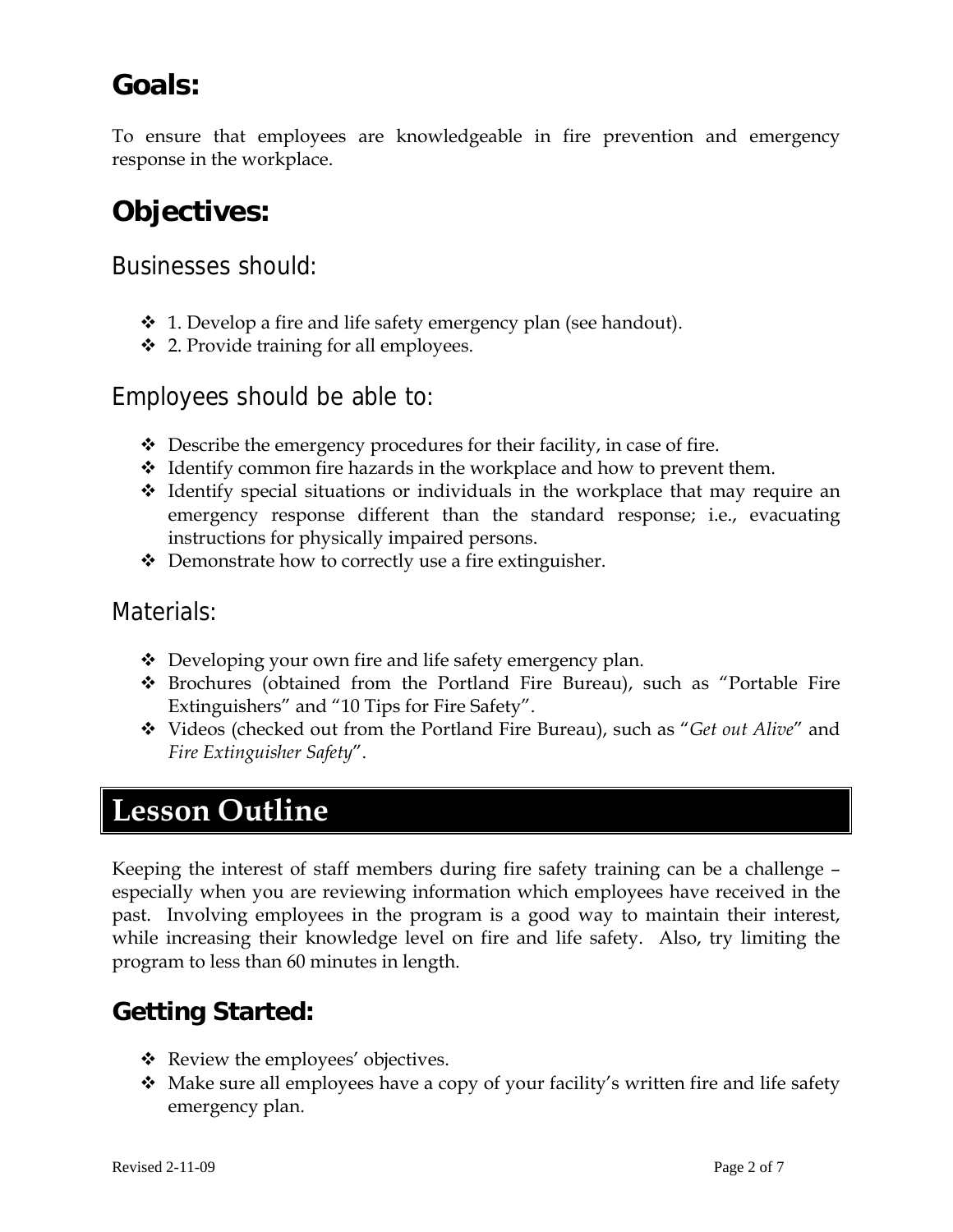- View "Get Out Alive." This video provides information on the dangers from fire and gives a realistic impression of how fire starts and the speed with which fire grows. Points to make with this video include:
	- 1. The importance of knowing the fire and life safety emergency plan.
	- 2. The need to become familiar with your emergency procedures before you need to follow them.
	- 3. The need to react quickly whenever a fire is discovered or the alarm sounds.
- \* Review the actions to be taken if an employee discovers a fire. Remember to stress the importance of:
	- 1. Alerting others in the building to begin evacuation.
	- 2. Calling 9-1-1 as quickly as possible (even if your alarm system is monitored).
	- 3. Closing all doors as you evacuate.
- Discuss your building's engineered fire and life safety systems. Some key points to remember:
	- 1. Does everyone know what and where they are and how they work?
	- 2. Which of the following does your building have and what is their importance in a fire:
		- Smoke detectors Fire doors
			-
		- Manual pull alarms Alarm systems
		- Stairwells Sprinklers
		- Other
- Discuss hazards particular to your facility. What can you identify and what precautions can be taken?
- Hold a fire drill at the conclusion of your program to practice your building escape plan. Providing treats as an incentive may help raise interest!

#### **USE THE FOLLOWING SCENARIOS TO STIMULATE DISCUSSION ON EMERGENCY RESPONSE PROCEDURES:**

- $\Box$  One hour into your shift, the fire alarm activates. Describe what you may be doing at that time and how you would react to the alarm. What is the first thing you would do? Would you evacuate - where to and by what route? Where would your meeting place be?
- $\Box$  You discover a fire in your work area that is already too big to try and extinguish. Describe what your reaction would be. What would you do and in what order?
- $\Box$  Are there special situations in your facility that you need to be aware of in case of a fire emergency? Describe any special situations that would require a response other that that generally described for staff (non-ambulatory individuals, customers or visitors unfamiliar with evacuation procedures, patients with special medical needs).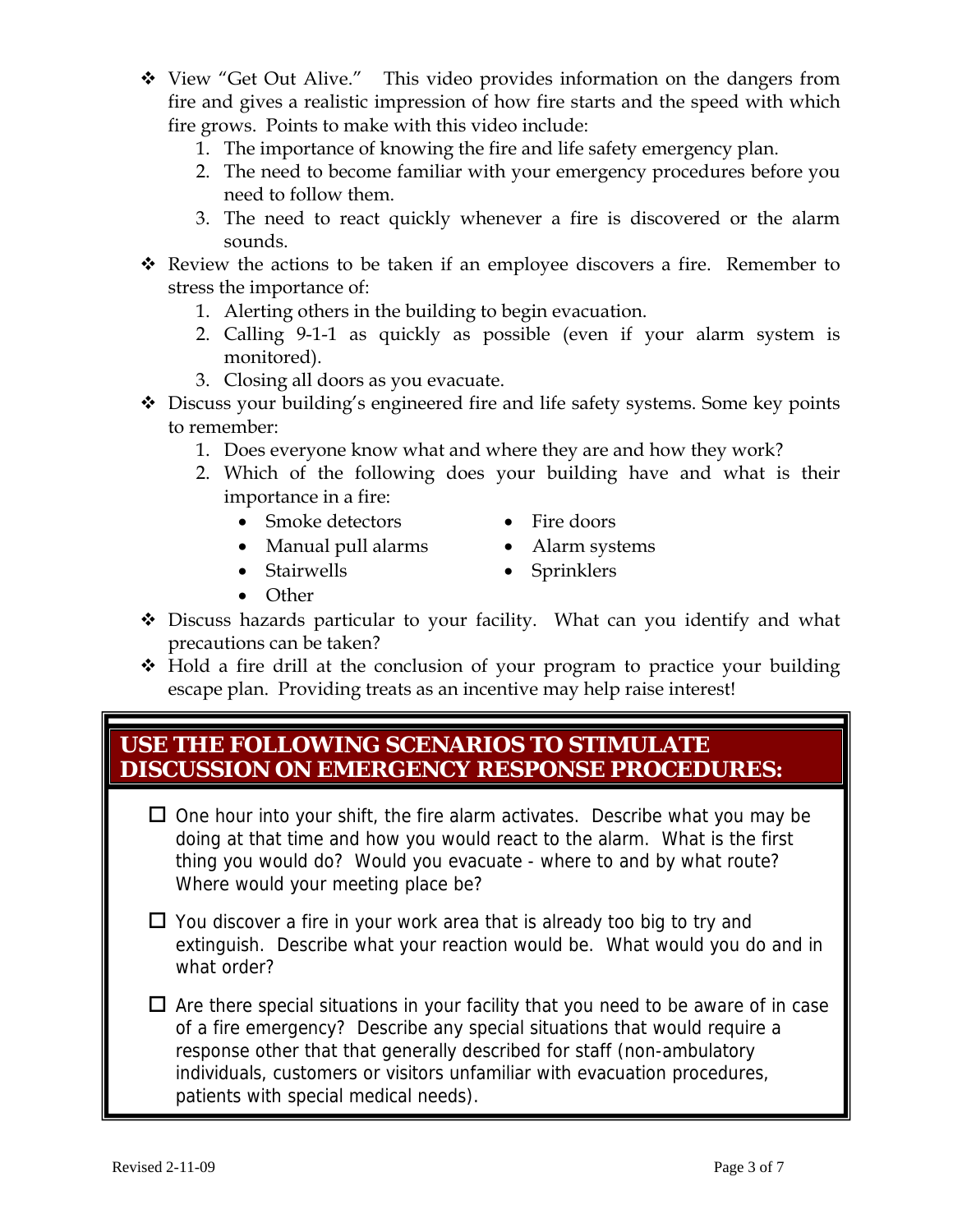### **Fire Extinguishers**

- $\div$  Provide an example of each type of extinguisher found in your building.
- Distribute fire extinguisher handouts to each employee.
- \* Show the video "Fire Extinguisher Safety".
- $\triangle$  Discuss the types of fire extinguishers found in your building, their location, how to access them and the types of fires on which they would (or would not) be used. Identify the parts of the extinguishers. Pass them around, so that everyone can identify and familiarize themselves with handling them.



#### **NOTE: Personal safety and the safety of others are the most important factors when deciding whether to fight a small fire. Before you begin to fight a fire, be sure of the following:**

- $\square$  Everyone has left or is leaving the building.
- $\Box$  The Fire Department has been called or is being called. Even if you succeed in putting out the fire, it should be inspected – **IT'S THE LAW** that all fires be reported.
- $\Box$  The fire is confined to a small area, such as in a wastebasket, and it is not spreading or getting bigger. A portable fire extinguisher is no match for a large or rapidly advancing fire.
- $\Box$  Your back is towards an unobstructed exit, to which the fire will not spread. You must always assume that you may not be able to extinguish the fire you are fighting. If the fire doesn't diminish with your first attack, or if anything goes wrong, leave immediately and do not return.
- $\Box$  The room is not filled with smoke. Firefighters wear protective breathing equipment, because of the dangers of smoke inhalation. Without protection, you may quickly find yourself unable to breathe or see.

**If the fire is small and you can attack it quickly with a ready way out, do so. It is reckless to fight a fire in any other circumstances. If in doubt, leave immediately, close off the area to slow the spread of fire and smoke and wait outside at your designated meeting place for the Fire Department to arrive.**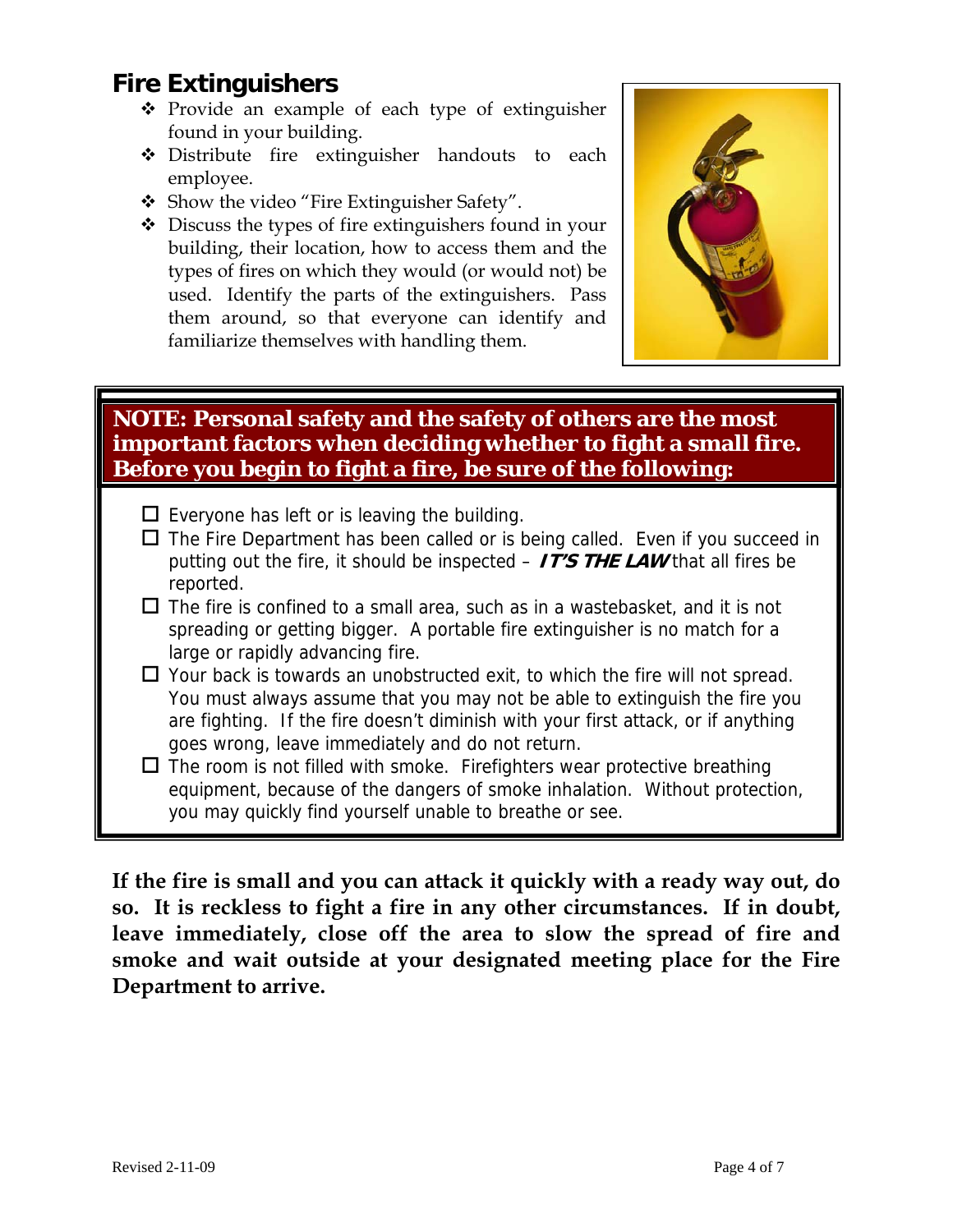### **Hands-On Training**

If you have extra fire extinguishers available, ones not required for building protection, employees can practice discharging them in an open outdoor area. A garbage can makes a good target and will help contain extinguishing agent if a dry chemical powder is used. Since dry chemical powder can be corrosive to some metals when combined with water, care should be taken not to use it near cars or other equipment. Each person should take a turn pulling the pin, aiming the extinguisher low at the base of the fire, squeezing the handle and applying the agent in a sweeping motion. Just a few seconds of discharging the extinguisher gives each person a feel for the real thing. Usually, several people can use one extinguisher before it is fully discharged.

#### **Instructor Information**

There are approximately 6,000 office fires in the United States each year. The major causes of fires in office buildings are:

#### **Arson:**

Pay close attention to security measures. Keep doors and windows locked after business hours. Keep areas around the building – especially alleys and loading docks – well lit and clear of combustibles. Pay attention to housekeeping within the building as well.

#### **Smoking Materials:**

In areas where smoking is allowed, use large, non-tip ashtrays and make sure everything in them is cold before they are emptied. Be sure that no one leaves smoldering cigarettes on furniture or in a wastebasket.

#### **Wiring & Appliances:**

Designate an employee to turn off or unplug all appliances, including coffee makers, at the end of each working day. Do not overload outlets and make sure to replace any broken or cracked electrical cords.

Prior to your program, become familiar with your facility's fire and life safety systems. Know which of the following your business has, as well as their location and use:

| - Manual pull alarms        | - Fire extinguishers            |
|-----------------------------|---------------------------------|
| - Smoke detectors           | - Fire alarm monitoring service |
| - Exit doors and stairwells | - Voice alarm                   |
| - Sprinklers                | - Fire doors                    |

Common fire and life safety hazards to watch for in the workplace are missing or broken fire safety equipment, accumulated trash, open fire doors and burned out exit lights.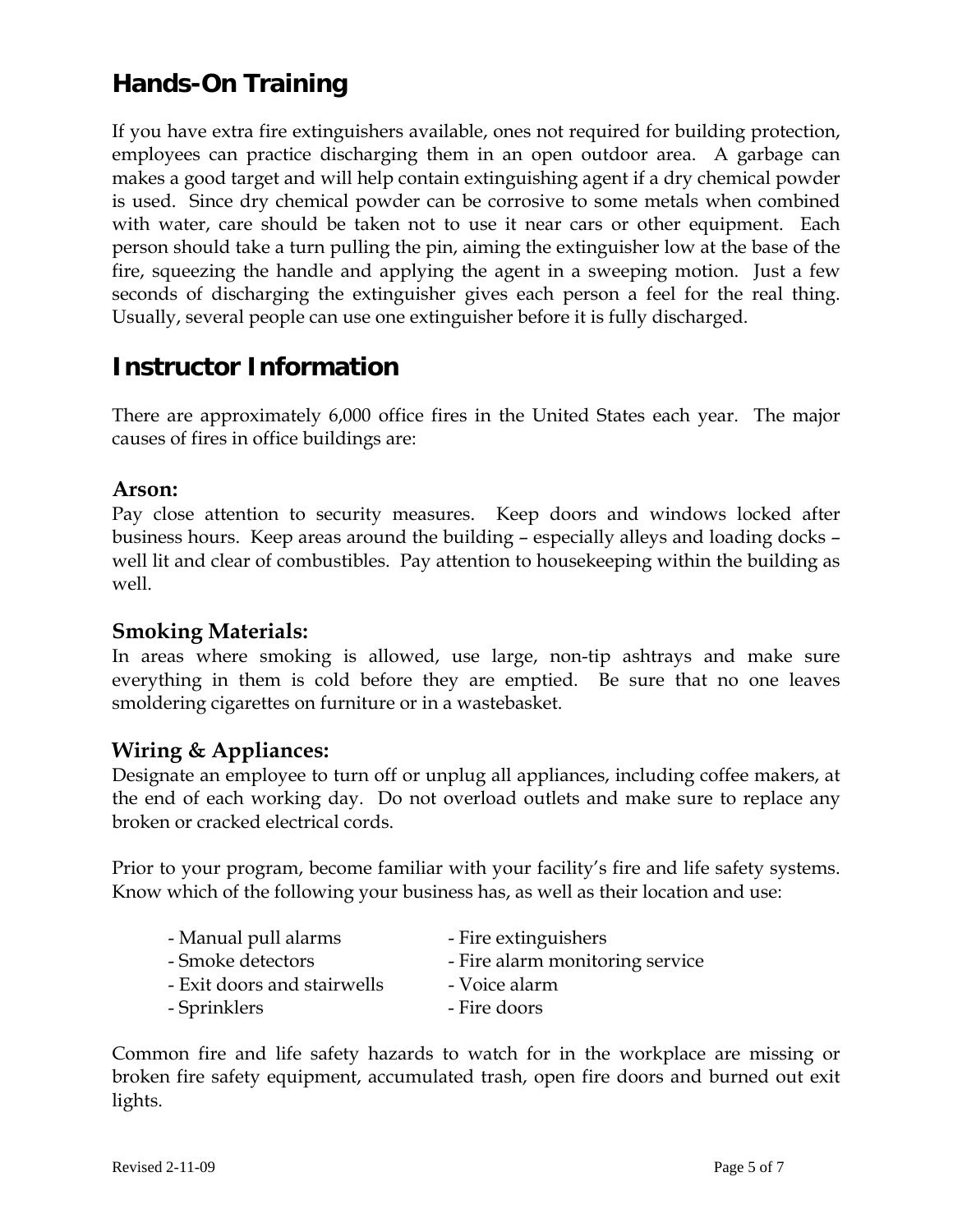It is important for every place of business to have a fire and life safety emergency plan. It's not difficult, just a well thought out plan that takes into consideration the unique features of each building and its occupants. This plan should be in writing and easily available to all employees. This includes those who work weekends and off-shifts. The plan should be kept current through periodic updating. For further information developing your own fire and life safety emergency plan, refer to the packet included with this program.

It is also imperative that every alarm is treated as though it is a real emergency, even if the initial source is unknown. If the alarm sounds or a fire is suspected, call 9-1-1 immediately. After calling 9-1-1, if you determine that there is no fire, but rather a malfunction of your equipment or false alarm, call 9-1-1 and relay this information. Never wait to investigate the situation before notifying 9-1-1. Any delay will allow a fire to grow and further endanger the building occupants and property.

DO NOT silence the alarm until given permission to do so by Fire Department personnel or the 9-1-1 operator.

DO NOT reset the alarm until the Fire Department arrives and has investigated the source of the alarm. All fire alarms are to be investigated by the Fire Department.

Whenever you need the assistance of police, fire or emergency medical personnel, you only need to remember one phone number: **9-1-1**! It is important for employees calling 9-1-1 to be able to give the following information: nature of the problem, location, address, nearest cross street and any specifics known. The caller should not hang up until told to do so by the emergency operator.

Close doors when exiting. By closing doors, you help limit the spread of smoke and fire throughout the building. Doors should be closed by employees as they leave and by floor wardens assigned to check the floor during an alarm.

Elevators should never be used by building occupants during a fire emergency. The reasons are three-fold:

- 1. Elevators often fail during a fire trapping occupants within the elevator.
- 2. Elevator shafts may fill with smoke, a deadly event in the elevator.
- 3. The elevator needs to be available for use by arriving firefighters.

Occupants must exit by way of stairwells only. For information on evacuation procedures for non-ambulatory persons, refer to the *Fire Evacuation Procedures for Persons Unable to Exit Stairwells* found in *Developing Your Own Fire and Life Safety Emergency Plan* handout.

It is important to establish an employee meeting place so that all employees can be accounted for after a building evacuation. The meeting place needs to be away from the building so that the area is clear for arriving Fire Department personnel. This will also ensure that occupants are away from any glass or debris that may fall from the building.

Revised 2-11-09 Page 6 of 7 If unable to leave the building, create an area of refuge by going to an exterior room.